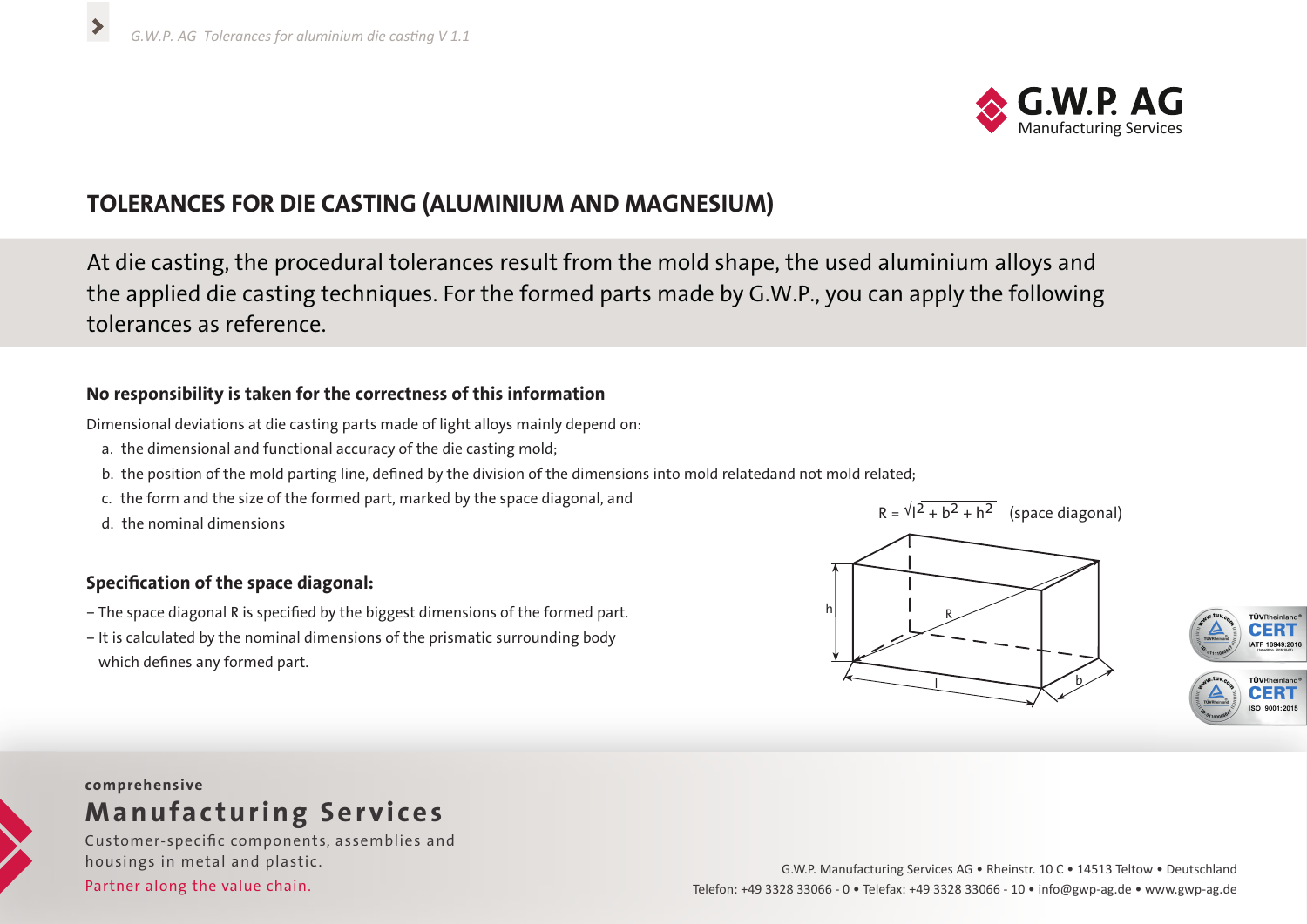$\blacktriangleright$ 



# **DIE CASTING TOLERANCES FOR LINEAR DIMENSIONS WITHOUT TOLERANCE INDICATION**

(length, width, height, distance from center to center, diameter, curves)

| Range of the dimension<br>of the space diagonal | Class of accuracy | Function of mold | Nominal dimension range |         |                       |          |                       |             |           |            |
|-------------------------------------------------|-------------------|------------------|-------------------------|---------|-----------------------|----------|-----------------------|-------------|-----------|------------|
|                                                 |                   |                  | over 18                 | over 50 | over 120              | over 180 | over 250              | over 315    | over 400  | over 500   |
|                                                 |                   |                  | up to 50                |         | up to 120   up to 180 |          | up to 250   up to 315 | up to $400$ | up to 500 | up to 1250 |
| up to 50                                        | GTA 13            | mold related     | ± 0,17                  |         |                       |          |                       |             |           |            |
|                                                 |                   | not mold related | ± 0,27                  |         |                       |          |                       |             |           |            |
| over 50<br>up to 180                            | GTA 13/5          | mold related     | ± 0,2                   | ± 0,3   | ± 0,4                 |          |                       |             |           |            |
|                                                 |                   | not mold related | ± 0,35                  | ± 0,45  | ± 0,55                |          |                       |             |           |            |
| over 180<br>up to 500                           | GTA 14            | mold related     | ± 0,26                  | ± 0,37  | ± 0,5                 | ± 0,6    | ± 0,65                | ± 0,7       | ± 0,8     |            |
|                                                 |                   | not mold related | ± 0,46                  | ± 0,57  | ± 0,7                 | ± 0,8    | ± 0,85                | ± 0,9       | ±1        |            |

*No responsibility is taken for the correctness of this information*



**TÜVRheinland** 

50.9001-2015



# **Manufacturing Services**

Customer-specific components, assemblies and housings in metal and plastic.

Partner along the value chain.